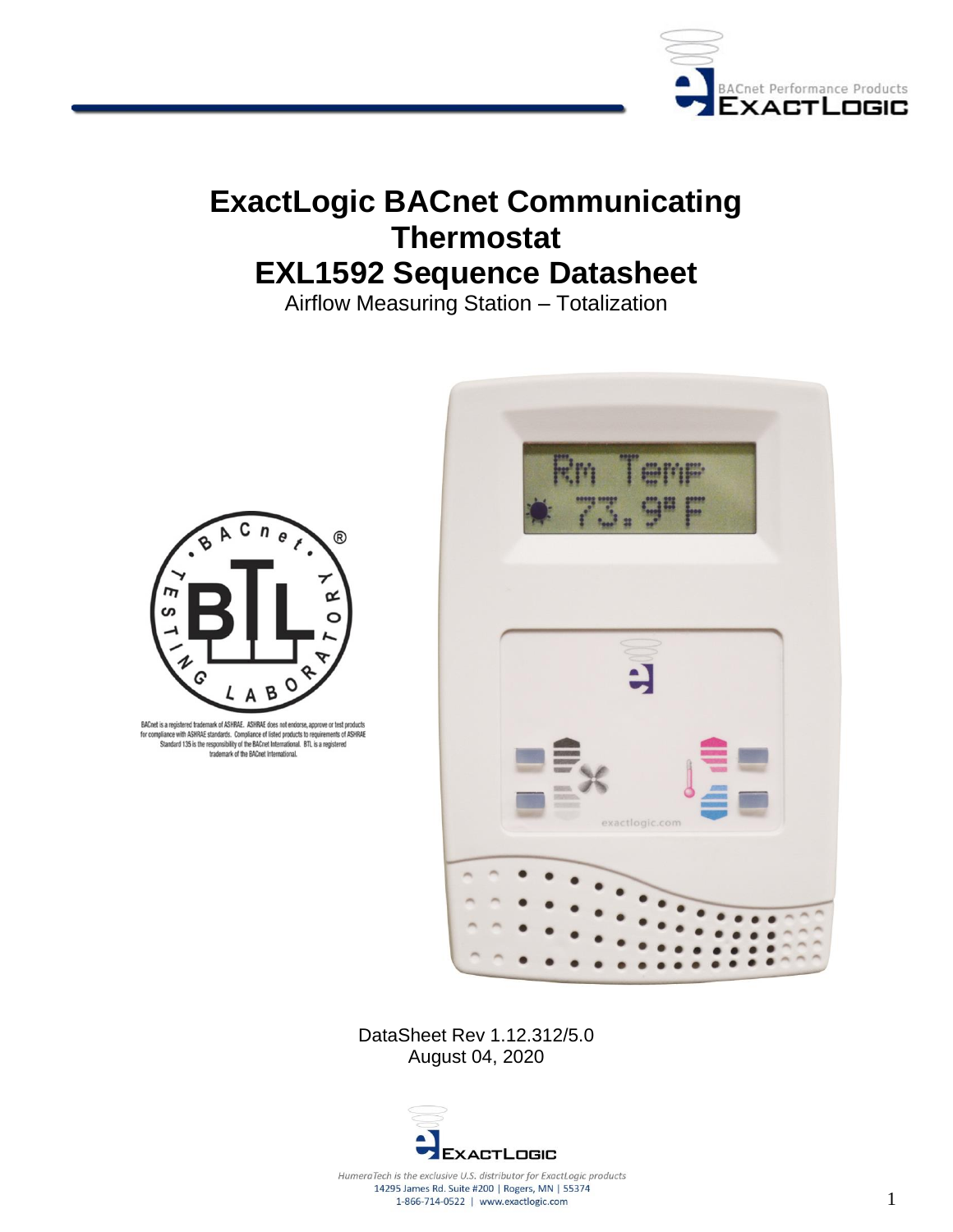

## *Operating Sequence*

This sensor reads 1-4 velocity sensors and calculates the CFM for each one of four ducts and adds them together for the Total CFM. If less than 4 sensors are used then set the duct Square Feet (SF) to 0. The Duct Square Feet and Calibration factors are available at AV-36-39 and AV-76-79.

## *Internal/External Thermistor Control*

The thermostat control sequence can use the internal thermistor or an external thermistor connected to AI-2. Setting BV-67 to OFF (default) the thermostat will use the internal thermistor. Setting BV-67 to ON the control sequence will use the external thermistor.

The current controlling temperature is located at AV-20. This value will be displayed on the LCD of the thermostat and should be used on any workstation displays.

## *Motion/Humidity Option Card*

The Motion/Humidity Option Card can be used for Motion Only, Humidity Only, or Motion/Humidity together. In order to use the Motion Sensor (either stand alone or with Humidity), BV-64 must be set to ACTIVE. The Humidity Sensor can be enabled by setting AV-31 to 4. These settings will automatically provide the required voltage to power the sensors. The motion sensor status will show on BI-1.

When the motion sensor, senses motion, it puts the unit in occupied "Active" Mode by writing to the Scheduled Occupied Command BO-5 at priority array entry 11, this will remain active until it does not see any motion for the entire duration of the time delay (AV-81 Units=seconds), it will then return to an inactive state.

When the internal occupancy sensor is enabled by setting BV-64 to ACTIVE, the occupied mode is controlled only by the occupancy sensor. The optimum start warmup point, BV-41, and optimum start cooldown point, BV-42, will set the unit to the occupied mode and then return to the unoccupied mode until motion is sensed.

The Humidity value is shown on AI-1. The Humidity Sensor will automatically be scaled by setting AV-31 to 4.

### *Disabling of the Splash, Setup Menu, or Field Service Mode*

When the thermostat is installed in a public location there may be times when the setup of the thermostat will need to be disabled to prevent tenants from changing the configuration while still giving them access to change the setpoints and control after hours modes. The following points have been added to allow this:

BV-57 = Setting ACTIVE will disable the "EXACTLOGIC" splash display after key presses BV-58 = Setting ACTIVE will disable access to the Setup Menu where the Network/MAC/Baud Rate/etc are set BV-59 = Setting ACTIVE will disable access to the Field Service Mode where Time/Schedule/Setpoints/etc are set

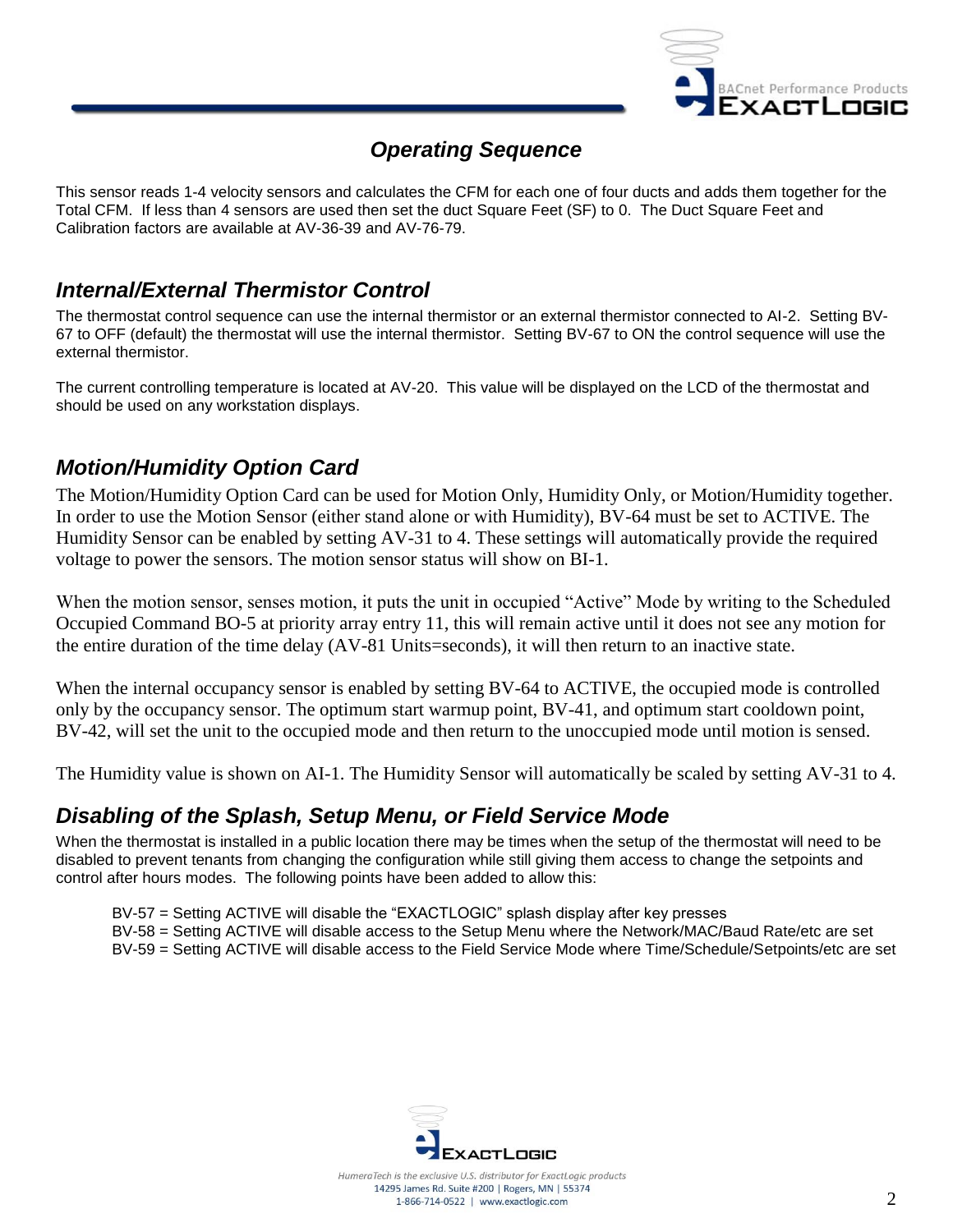

#### Installation



| Comm (+) Network Positive Line<br>Comm (-)  Network Negative Line<br>BO HotCom, 24VAC Hot for relays*<br>BO4 Relay 5 Output, 24VAC/DC<br>BO3 Relay 4 Output, 24VAC/DC |
|-----------------------------------------------------------------------------------------------------------------------------------------------------------------------|
|                                                                                                                                                                       |
| BO2 Relay 3 Output, 24VAC/DC                                                                                                                                          |
| BO1 Relay 2 Output, 24VAC/DC                                                                                                                                          |
| BO0 Relay 1 Output, 24VAC/DC                                                                                                                                          |
|                                                                                                                                                                       |
|                                                                                                                                                                       |
|                                                                                                                                                                       |

Fig. 4

\*Note: Thermostat Common Relay point (BO Hot) usually 24VAC/DC or R

## *Output Wiring*

| Output/Label    |                           |  |  |
|-----------------|---------------------------|--|--|
| BO <sub>0</sub> |                           |  |  |
| BO <sub>1</sub> | Damper Open               |  |  |
| BO <sub>2</sub> | Damper Close              |  |  |
| BO <sub>3</sub> | Damper 2 Open             |  |  |
| BO <sub>4</sub> | Damper 2 Close            |  |  |
| AO <sub>0</sub> | Damper Modulation 0-10Vdc |  |  |
| AO1             | Damper Modulation 2-10Vdc |  |  |

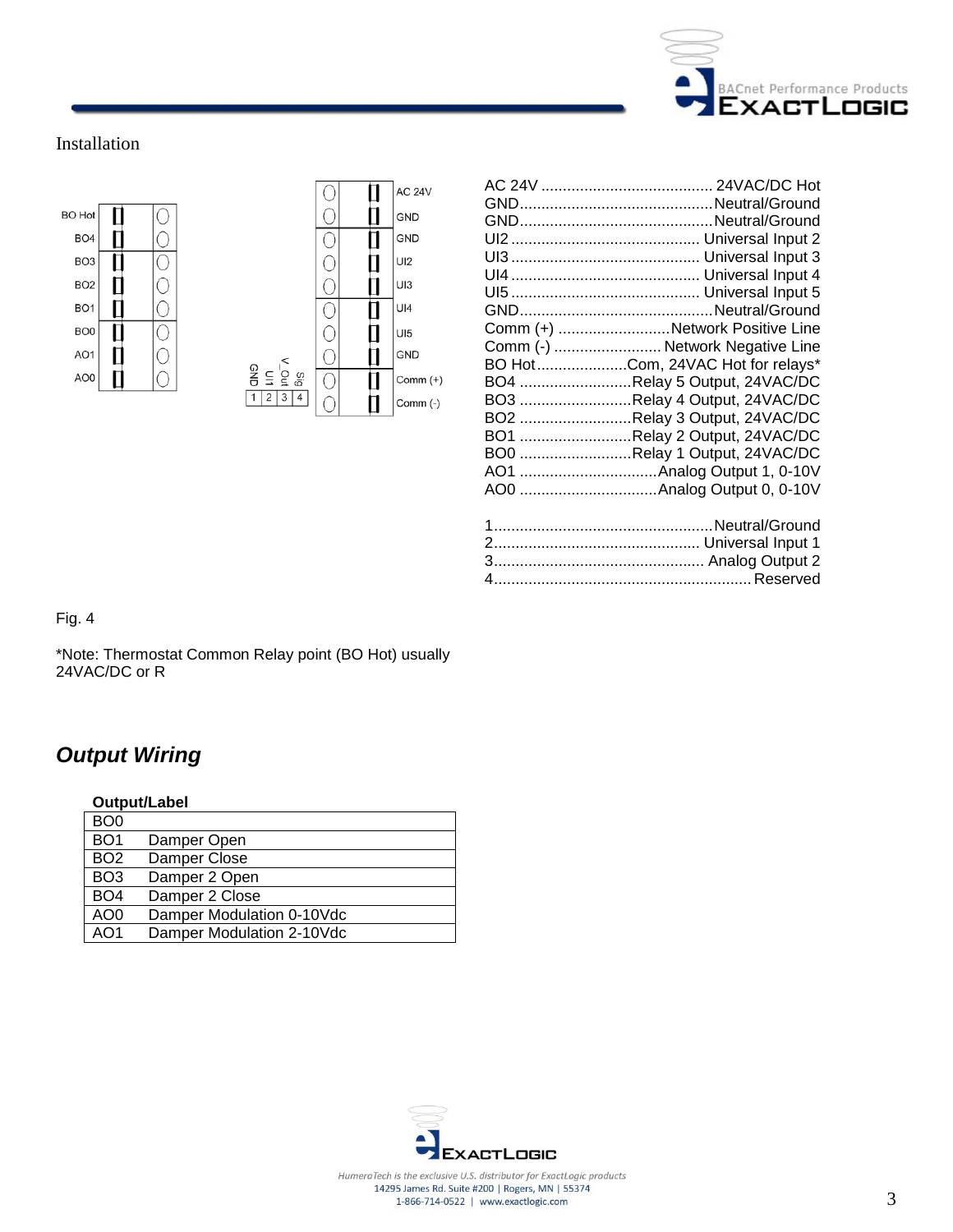

## **Reserved BACnet Points**

The following are points reserved by the thermostat for operation.

### **Analog Inputs**

| <b>Instance</b> | <b>Object Name</b>     | <b>Description</b>                                    | <b>Read/Write</b> | <b>Default</b> |
|-----------------|------------------------|-------------------------------------------------------|-------------------|----------------|
| $AI-0$          | Room Temp              | Reading of the internal thermistor in counts. 0-1024  |                   | variable       |
| $AI-1$          | Humidity               | Reading from the Humidity sensor add-on card          |                   | variable       |
| $AI-2$          | <b>Velocity Sensor</b> | Input for velocity sensor used in airflow calculation |                   | variable       |
| $AI-3$          | <b>Velocity Sensor</b> | Input for velocity sensor used in airflow calculation |                   | variable       |
| $AI-4$          | <b>Velocity Sensor</b> | Input for velocity sensor used in airflow calculation |                   | variable       |
| $AI-5$          | <b>Velocity Sensor</b> | Input for velocity sensor used in airflow calculation |                   | variable       |

### **Analog Outputs**

| <b>Instance</b> | <b>Object Name</b> | <b>Description</b>             | <b>Read/Write</b> | <b>Default</b> |
|-----------------|--------------------|--------------------------------|-------------------|----------------|
| AO-0            | Analog Output 00   | $0-10V$ output = 0-100% Damper | R/W               | 0.0            |
| AO-1            | Analog Output 01   | $2-10V$ output = 0-100% Damper | R/W               | 0.0            |
| AO-2            | Analog Output 02   | Variable 0-14VDC, 150mA output | R/W               | 0.0            |

### **Analog Values**

| <b>Instance</b> | <b>Object Name</b> | <b>Description</b>                                                                    | <b>Read/Write</b> | <b>Default</b> |
|-----------------|--------------------|---------------------------------------------------------------------------------------|-------------------|----------------|
| $AV-0$          | Reserved           | This point is reserved for internal thermostat use and<br>its value cannot be changed | $\mathsf{R}$      | 0              |
| $AV-1$          |                    |                                                                                       |                   |                |
| $AV-2$          |                    |                                                                                       |                   |                |
| $AV-3$          |                    |                                                                                       |                   |                |
| $AV-4$          |                    |                                                                                       |                   |                |
| $AV-5$          |                    |                                                                                       |                   |                |
| $AV-6$          |                    |                                                                                       |                   |                |
| $AV-7$          |                    |                                                                                       |                   |                |
| $AV-8$          |                    |                                                                                       |                   |                |
| $AV-9$          |                    |                                                                                       |                   |                |
| $AV-10$         | Sensor 1 CFM       |                                                                                       | R                 | $\Omega$       |
| AV-11           | Sensor 2 CFM       |                                                                                       | R                 | 0              |
| $AV-12$         | Sensor 3 CFM       |                                                                                       | R                 | $\mathbf 0$    |
| $AV-13$         | Sensor 4 CFM       |                                                                                       | R                 | $\Omega$       |
| $AV-14$         |                    |                                                                                       |                   |                |
| $AV-15$         |                    |                                                                                       |                   |                |
| $AV-16$         |                    |                                                                                       |                   |                |
| AV-17           | <b>Total CFM</b>   | <b>Total Cubic Feet per Minute</b>                                                    | R                 | 0              |
| $AV-18$         | Damper Signal      | The Control Signal for Damper 1                                                       | R                 | 0              |
| AV-19           | Damper 2 Signal    | The Control Signal for Damper 2                                                       | $\mathsf{R}$      | 0              |
| AV-20           | Room Temp          | Selected from either AI-0 or AI-2. BV-67 is used for                                  | R                 | variable       |

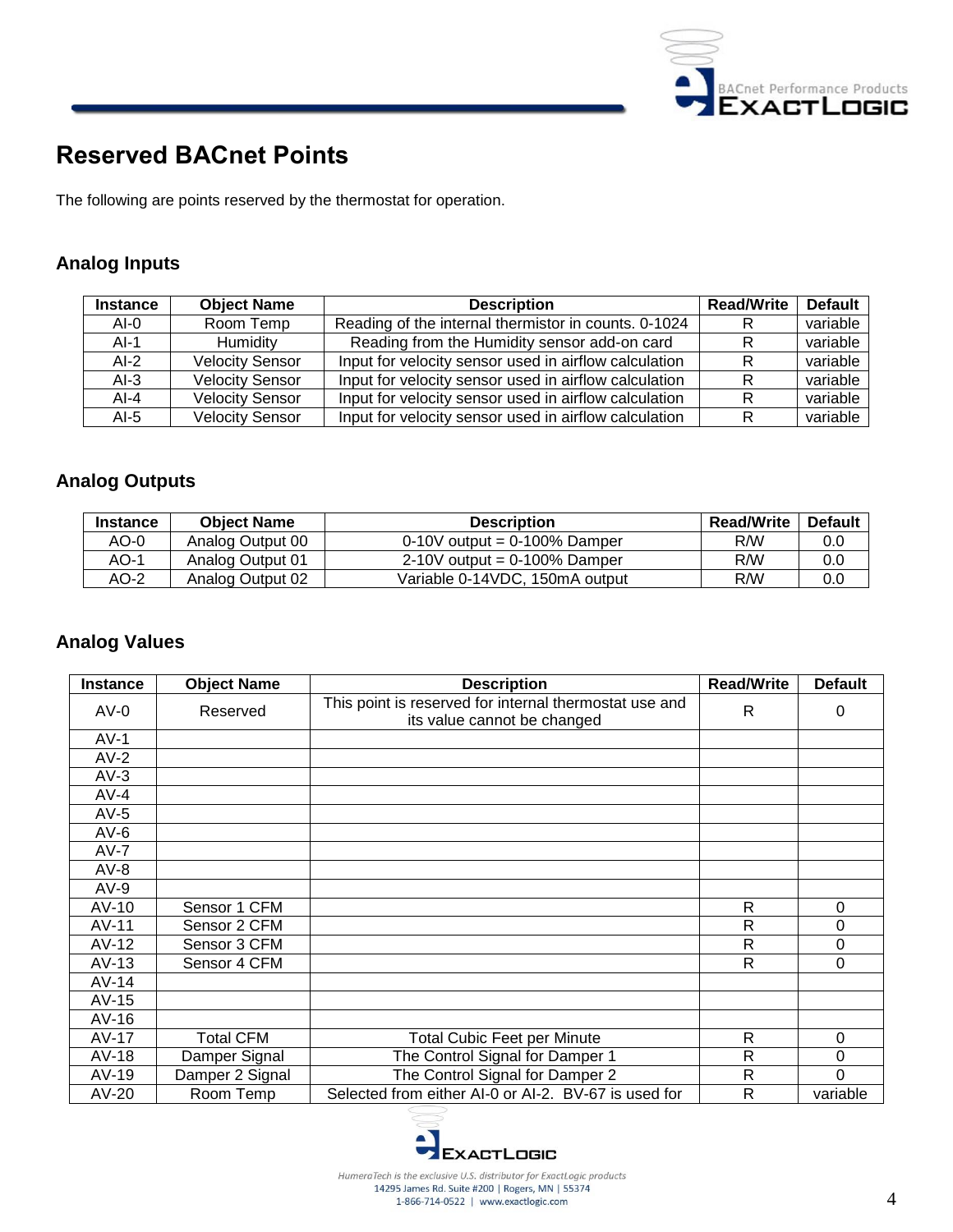

|         |                                           | selection. This is the value displayed on the LCD of<br>the thermostat and should be used to display the<br>temperature on any workstation display. |                |                |
|---------|-------------------------------------------|-----------------------------------------------------------------------------------------------------------------------------------------------------|----------------|----------------|
| $AV-21$ | Damper Position                           | The Damper Position Command BO-1 & BO-2                                                                                                             | R              | $\pmb{0}$      |
| AV-22   | Damper 2 Position                         | Damper 2 Position Command BO-3 & BO-4                                                                                                               | $\mathsf{R}$   | 0              |
| $AV-23$ |                                           |                                                                                                                                                     |                |                |
| AV-24   |                                           |                                                                                                                                                     |                |                |
| AV-25   |                                           |                                                                                                                                                     |                |                |
| AV-26   |                                           |                                                                                                                                                     |                |                |
| AV-27   |                                           |                                                                                                                                                     |                |                |
| AV-28   |                                           |                                                                                                                                                     |                |                |
| AV-29   |                                           |                                                                                                                                                     |                |                |
| AV-30   | Al-0 Setup                                | Parameter used to set the input type.<br>$0 =$ counts<br>$1 = temperature$<br>$2 = 4 - 20mA$<br>$3 = 0.5V$<br>$4 = 0 - 10V$<br>$5 = pulse$          | $\mathsf{R}$   | 1              |
| AV-31   | Al-1 Setup                                | See AV-30                                                                                                                                           | R              | 0              |
| $AV-32$ | Al-2 Setup                                | See AV-30                                                                                                                                           | $\mathsf{R}$   | 4              |
| $AV-33$ | Al-3 Setup                                | See AV-30                                                                                                                                           | $\mathsf{R}$   | $\overline{4}$ |
| AV-34   | Al-4 Setup                                | See AV-30                                                                                                                                           | $\mathsf{R}$   | 4              |
| AV-35   | Al-5 Setup                                | See AV-30                                                                                                                                           | $\mathsf{R}$   | $\overline{4}$ |
| AV-36   | Sensor 1 SF                               | Sensor 1 Square Feet                                                                                                                                | R/W            | 4              |
| AV-37   | Sensor 1 CF                               | Sensor 1 Calibration Factor                                                                                                                         | R/W            | 1              |
| AV-38   | Sensor 2 SF                               | Sensor 2 Square Feet                                                                                                                                |                | 4              |
| AV-39   | Sensor 2 CF                               | Sensor 2 Calibration Factor                                                                                                                         |                | 1              |
| AV-40   | Kp                                        |                                                                                                                                                     | R/W            | .01            |
| AV-41   | Ki                                        |                                                                                                                                                     | R/W            | .005           |
| AV-42   | l max                                     |                                                                                                                                                     | $\overline{R}$ | 50             |
| $AV-43$ | I Lim                                     |                                                                                                                                                     | R/W            | 100            |
| AV-44   | StUp                                      |                                                                                                                                                     | $\overline{R}$ | $-50$          |
| AV-45   |                                           |                                                                                                                                                     | R/W            |                |
| AV-46   | <b>CFM Setpoint</b>                       | <b>CFM Setpoint for Controlling Damper Outputs</b>                                                                                                  | R/W            | 1000           |
| AV-47   | <b>Floating Point two</b><br>Input Scalar | Floating Point two Input Scalar Input One                                                                                                           | R/W            | 0              |
| AV-48   | Floating Point two<br>Input Scalar        | Floating Point two Input Scalar Input Two                                                                                                           | R/W            | 100            |
| AV-49   | Floating Point two<br>Input Scalar        | Floating Point two Input Scalar Output One                                                                                                          | R/W            | 0              |
| AV-50   | Floating Point two<br>Input Scalar        | Floating Point two Input Scalar Output Two                                                                                                          | R/W            | 100            |
| AV-51   | Analog two Input<br>Scalar                | Analog two Input Scalar Input One                                                                                                                   | R/W            | 0              |
| AV-52   | Analog two Input<br>Scalar                | Analog two Input Scalar Input Two                                                                                                                   | R/W            | 100            |
| AV-53   | Analog two Input<br>Scalar                | Analog two Input Scalar Output One                                                                                                                  | R/W            | 100            |
| AV-54   | Analog two Input<br>Scalar                | Analog two Input Scalar Output Two                                                                                                                  | R/W            | 0              |
| AV-55   | Damper Motor DB                           |                                                                                                                                                     | R/W            | 5              |
| AV-56   | FP Motor Time                             | PO/PC motor full travel time                                                                                                                        | R/W            | 90             |

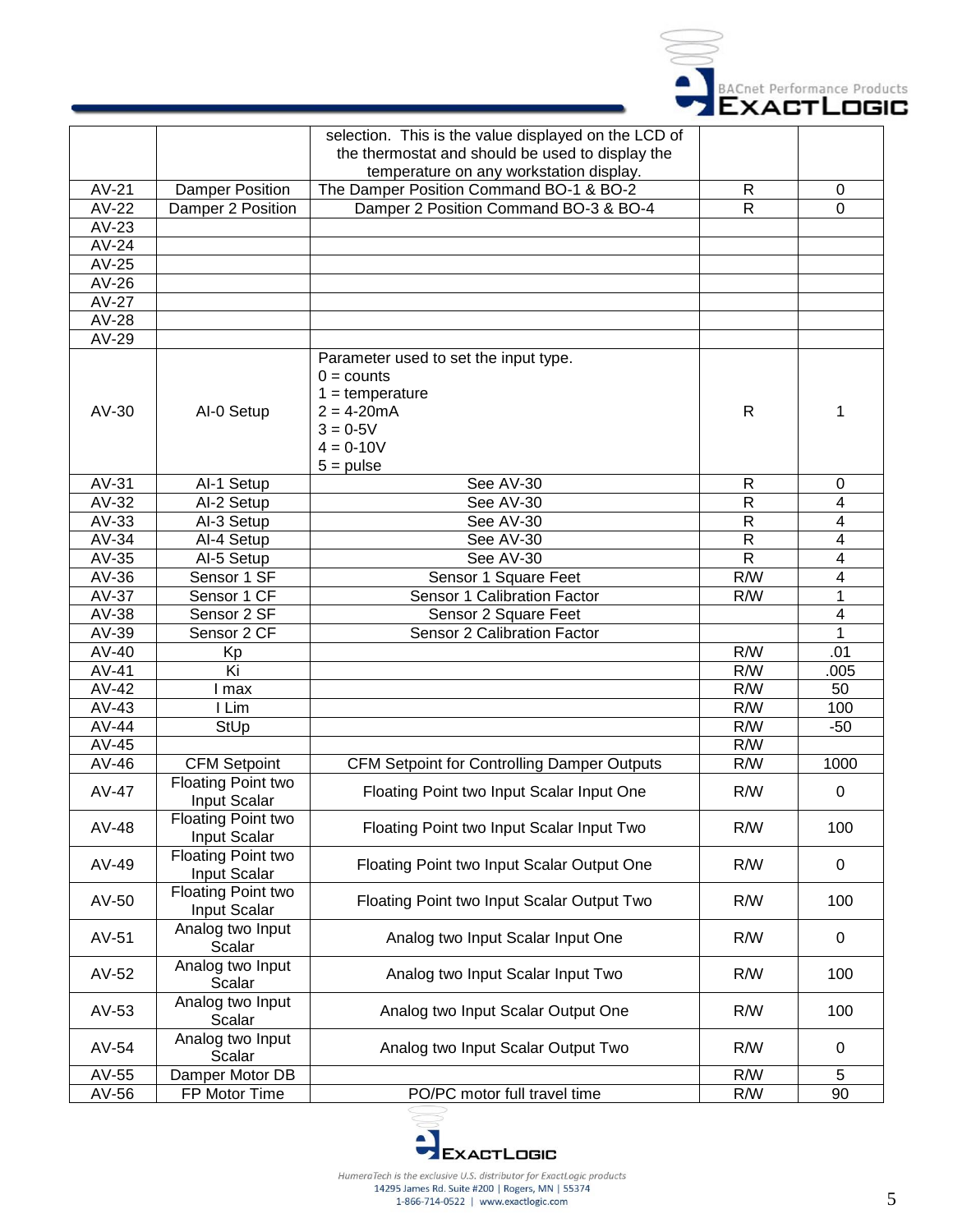

| AV -57       | Damper 2 Motor<br>DB     |                                                                                                                            | R/W            | 5           |
|--------------|--------------------------|----------------------------------------------------------------------------------------------------------------------------|----------------|-------------|
| AV-58        | <b>Correction Factor</b> |                                                                                                                            | $\mathsf{R}$   | 1.6         |
| AV-59        | FP Motor Time D2         | PO/PC motor full travel time                                                                                               | R/W            | 90          |
| AV-60        | Reserved                 | This point is reserved for internal thermostat use and<br>its value cannot be changed                                      | R              | $\mathbf 0$ |
| AV-61        | Reserved                 | This point is reserved for internal thermostat use and<br>its value cannot be changed                                      | $\mathsf{R}$   | 0           |
| $AV-62$      | Reserved                 | This point is reserved for internal thermostat use and<br>its value cannot be changed                                      | $\mathsf{R}$   | $\mathbf 0$ |
| AV-63        | Reserved                 | This point is reserved for internal thermostat use and<br>its value cannot be changed                                      | $\mathsf{R}$   | $\mathbf 0$ |
| AV-64        | Reserved                 | This point is reserved for internal thermostat use and<br>its value cannot be changed                                      | $\mathsf{R}$   | $\mathbf 0$ |
| AV-65        | Reserved                 | This point is reserved for internal thermostat use and<br>its value cannot be changed                                      | $\mathsf{R}$   | $\Omega$    |
| AV-66        | Reserved                 | This point is reserved for internal thermostat use and<br>its value cannot be changed                                      | $\mathsf{R}$   | $\Omega$    |
| AV-67        | Reserved                 | This point is reserved for internal thermostat use and<br>its value cannot be changed                                      | R              | 0           |
| AV-68        | Reserved                 | This point is reserved for internal thermostat use and<br>its value cannot be changed                                      | $\mathsf{R}$   | $\Omega$    |
| AV-69        | Reserved                 | This point is reserved for internal thermostat use and<br>its value cannot be changed                                      | R              | $\Omega$    |
| AV-70        | Reserved                 | This point is reserved for internal thermostat use and<br>its value cannot be changed                                      | $\mathsf{R}$   | $\mathbf 0$ |
| AV-71        | Reserved                 | This point is reserved for internal thermostat use and<br>its value cannot be changed                                      | $\mathsf{R}$   | $\Omega$    |
| AV-72        | Reserved                 | This point is reserved for internal thermostat use and<br>its value cannot be changed                                      | $\mathsf{R}$   | $\mathbf 0$ |
| AV-73        | AfterHrs Timer<br>Limit  | Maximum After Hours Override                                                                                               | R/W            | 5           |
| AV-74        | AfterHrs Timer           | Time Left on the After Hours Timer                                                                                         | R/W            | $\mathbf 0$ |
| AV-75        | Reserved                 | This point is reserved for internal thermostat use and<br>its value cannot be changed                                      | $\mathsf{R}$   | $\mathbf 0$ |
| AV-76        | Sensor 3 SF              | Sensor 3 Square Feet                                                                                                       | $\mathsf{R}$   | 4           |
| <b>AV-77</b> | Sensor 3 CF              | Sensor 3 Calibration Factor                                                                                                | ${\sf R}$      | 1           |
| $AV-78$      | Sensor 4 SF              | Sensor 4 Square Feet                                                                                                       | $\overline{R}$ | 4           |
| AV-79        | Sensor 4 CF              | Sensor 4 Calibration Factor                                                                                                | $\mathsf{R}$   | 1           |
| AV-80        |                          |                                                                                                                            |                |             |
| AV-81        | Motion OFF Delay         | The amount of time to delay the ON->OFF transition<br>of the motion sensor occupied command after no<br>motion is detected | R/W            | 900 sec     |
| AV-82        | Inc/Dec                  |                                                                                                                            | R/W            | $.5\,$      |
| AV-83        |                          |                                                                                                                            |                |             |
| AV-84        |                          |                                                                                                                            |                |             |

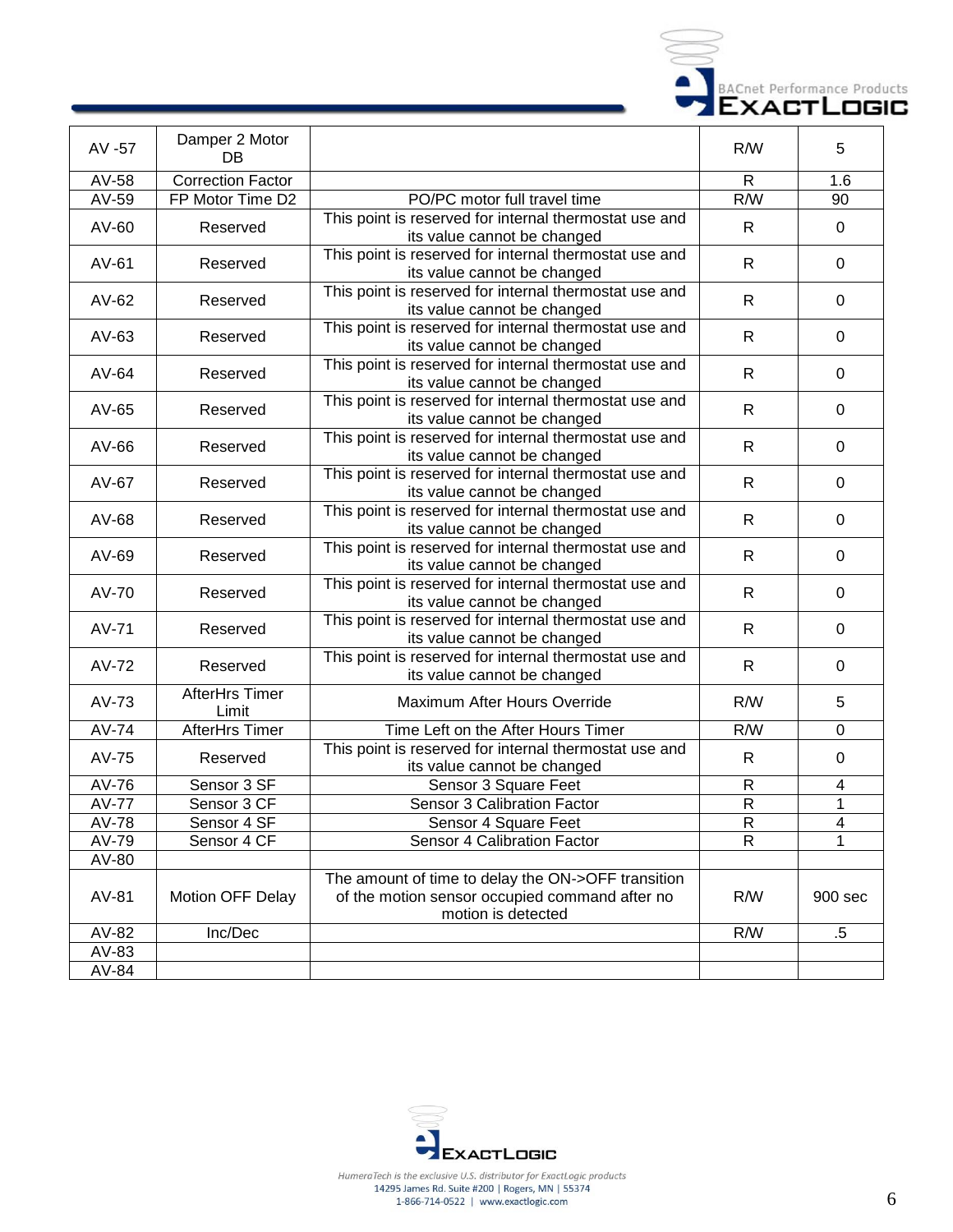

| AV-100   | Analog Value 100 | Internal thermistor display descriptor. The present<br>value is automatically transferred. The AV description<br>holds the descriptor to display. | $\mathsf{R}$ | variable |
|----------|------------------|---------------------------------------------------------------------------------------------------------------------------------------------------|--------------|----------|
| AV-101   | Analog Value 101 | <b>Total CFM</b>                                                                                                                                  | $\mathsf{R}$ |          |
| AV-102   | Analog Value 102 | Display descriptor. Transfer the value to display to<br>the present value. The AV description holds the<br>descriptor to display                  | R/W          |          |
| $AV-103$ | Analog Value 103 | Display descriptor. Transfer the value to display to<br>the present value. The AV description holds the<br>descriptor to display                  | R/W          |          |
| AV-104   | Analog Value 104 | Humidity                                                                                                                                          | R            |          |
| $AV-105$ | Analog Value 105 | Display descriptor. Transfer the value to display to<br>the present value. The AV description holds the<br>descriptor to display                  | R/W          |          |
| AV-106   | Analog Value 106 | AO-0 0-100%                                                                                                                                       | R            |          |
| AV-107   | Analog Value 107 | AO-1 0-100                                                                                                                                        | R            |          |
| AV-108   | Analog Value 108 | Damper 1 PO/PC Position                                                                                                                           | $\mathsf{R}$ |          |
| AV-109   | Analog Value 109 | Damper 2 PO/PC Position                                                                                                                           | $\mathsf{R}$ |          |
| $AV-110$ | Analog Value 110 | Display descriptor. Transfer the value to display to<br>the present value. The AV description holds the<br>descriptor to display                  | R/W          |          |
| AV-111   | Analog Value 111 | Display descriptor. Transfer the value to display to<br>the present value. The AV description holds the<br>descriptor to display                  | R/W          |          |
| AV-112   | Analog Value 112 | Outside Air Display descriptor. Transfer the value to<br>display to the present value. The AV description<br>holds the descriptor to display      | R/W          |          |

## **Binary Inputs**

| <b>Instance</b> | <b>Object Name</b> | <b>Description</b>                        | <b>Read/Write</b> | <b>Default</b> |
|-----------------|--------------------|-------------------------------------------|-------------------|----------------|
| $BI-0$          | Binary Input 00    |                                           |                   |                |
| $BI-1$          | Motion             | Motion sensor status from the add-on card | D                 |                |
| $BI-2$          | Binary Input 02    |                                           |                   |                |
| $BI-3$          | Binary Input 03    |                                           |                   |                |
| $BI-4$          | Binary Input 04    |                                           |                   |                |
| $BI-5$          | Binary Input 05    |                                           | R                 |                |

## **Binary Outputs**

| <b>Instance</b> | <b>Object Name</b>      | <b>Description</b>                                                           | <b>Read/Write</b> | <b>Default</b> |
|-----------------|-------------------------|------------------------------------------------------------------------------|-------------------|----------------|
| <b>BO-0</b>     | <b>Binary Output 00</b> |                                                                              | R/W               | <b>OFF</b>     |
| <b>BO-1</b>     | <b>Binary Output 00</b> | Damper Open                                                                  | R/W               | OFF            |
| <b>BO-2</b>     | <b>Binary Output 00</b> | Damper Close                                                                 | R/W               | <b>OFF</b>     |
| <b>BO-3</b>     | <b>Binary Output 00</b> | Damper 2 Open                                                                | R/W               | OFF            |
| <b>BO-4</b>     | <b>Binary Output 00</b> | Damper 2 Close                                                               | R/W               | <b>OFF</b>     |
| <b>BO-5</b>     | Scheduled<br>Occupied   | Logical point only. Used for scheduling<br>purposes. INACTIVE is unoccupied. | R/W               | OFF            |

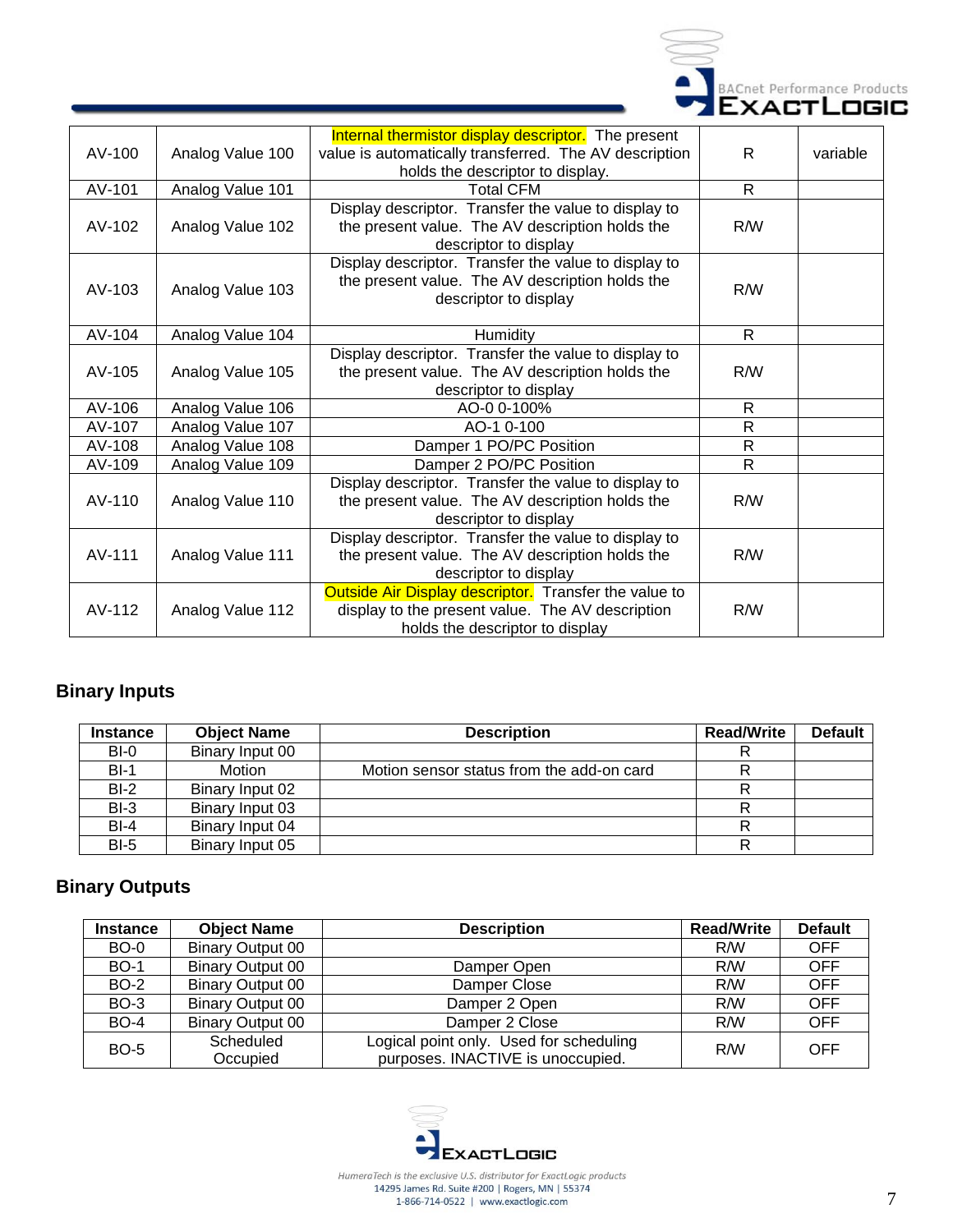

## **Binary Values**

| <b>Instance</b> | <b>Object Name</b> | <b>Description</b>                                                                         | <b>Read/Write</b> | <b>Default</b> |
|-----------------|--------------------|--------------------------------------------------------------------------------------------|-------------------|----------------|
| $BV-0$          |                    |                                                                                            |                   |                |
| $BV-1$          |                    |                                                                                            |                   |                |
| $BV-2$          |                    |                                                                                            |                   |                |
| $BV-3$          |                    |                                                                                            |                   |                |
| $BV-4$          |                    |                                                                                            |                   |                |
| $BV-5$          |                    |                                                                                            |                   |                |
| $BV-6$          |                    |                                                                                            |                   |                |
| $BV-7$          |                    |                                                                                            |                   |                |
| $BV-8$          |                    |                                                                                            |                   |                |
| $BV-9$          |                    |                                                                                            |                   |                |
| <b>BV-10</b>    | Program Status     | Used to determine if the sequence was loaded<br>correctly on a BACnet Restore or power up. | $\mathsf{R}$      | <b>OFF</b>     |
| $BV-11$         |                    |                                                                                            |                   |                |
| $BV-12$         |                    |                                                                                            |                   |                |
| $BV-13$         |                    |                                                                                            |                   |                |
| $BV-14$         |                    |                                                                                            |                   |                |
| $BV-15$         |                    |                                                                                            |                   |                |
| $BV-16$         |                    |                                                                                            |                   |                |
| $BV-17$         |                    |                                                                                            |                   |                |
| $BV-18$         |                    |                                                                                            |                   |                |
| <b>BV-19</b>    |                    |                                                                                            |                   |                |
| $BV-20$         |                    |                                                                                            |                   |                |
| $BV-21$         |                    |                                                                                            |                   |                |
| $BV-22$         |                    |                                                                                            |                   |                |
| $BV-23$         |                    |                                                                                            |                   |                |
| $BV-24$         |                    |                                                                                            |                   |                |
| $BV-25$         |                    |                                                                                            |                   |                |
| $BV-26$         |                    |                                                                                            |                   |                |
| $BV-27$         |                    |                                                                                            |                   |                |
| $BV-28$         |                    |                                                                                            |                   |                |
| $BV-29$         |                    |                                                                                            |                   |                |
| $BV-30$         |                    |                                                                                            |                   |                |
| <b>BV-31</b>    |                    |                                                                                            |                   |                |
| $BV-32$         |                    |                                                                                            |                   |                |
| $BV-33$         |                    |                                                                                            |                   |                |
| $BV-34$         |                    |                                                                                            |                   |                |
| $BV-35$         |                    |                                                                                            |                   |                |
| <b>BV-36</b>    |                    |                                                                                            |                   |                |
| <b>BV-37</b>    |                    |                                                                                            |                   |                |
| <b>BV-38</b>    |                    |                                                                                            |                   |                |
| <b>BV-39</b>    |                    |                                                                                            |                   |                |
| <b>BV-40</b>    | Reserved           | This point is reserved for internal thermostat use<br>and its value cannot be changed      | R                 | ON             |
| <b>BV-41</b>    |                    |                                                                                            |                   |                |
| <b>BV-42</b>    |                    |                                                                                            |                   |                |
| <b>BV-43</b>    | Reserved           | This point is reserved for internal thermostat use<br>and its value cannot be changed      | $\mathsf{R}$      | ON             |
| <b>BV-44</b>    | Reserved           | This point is reserved for internal thermostat use<br>and its value cannot be changed      | $\mathsf{R}$      | ON             |

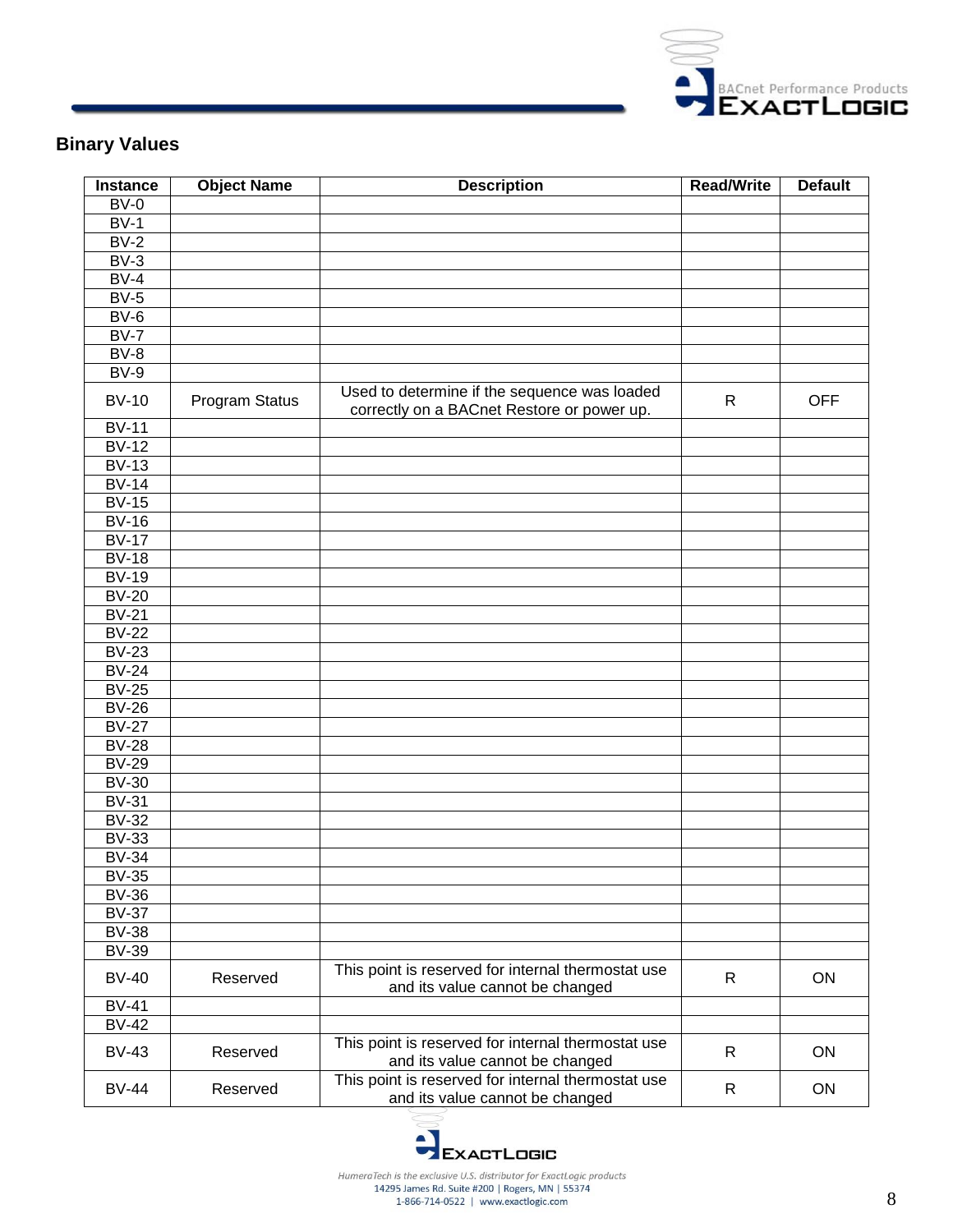

| <b>BV-45</b>        |                       |                                                                                                                                                                           |     |            |
|---------------------|-----------------------|---------------------------------------------------------------------------------------------------------------------------------------------------------------------------|-----|------------|
| <b>BV-46</b>        |                       |                                                                                                                                                                           |     |            |
| <b>BV-47</b>        |                       |                                                                                                                                                                           |     |            |
| <b>BV-48</b>        |                       |                                                                                                                                                                           |     |            |
| <b>BV-49</b>        | Update<br>Descriptors | When ON descriptor changes are sent to the<br>thermostats LCD, this point will auto reset to OFF.                                                                         | R/W | <b>OFF</b> |
| <b>BV-50</b>        |                       |                                                                                                                                                                           |     |            |
| <b>BV-51</b>        |                       |                                                                                                                                                                           |     |            |
| <b>BV-52</b>        |                       |                                                                                                                                                                           |     |            |
| <b>BV-53</b>        |                       |                                                                                                                                                                           |     |            |
| $BV-54$             |                       |                                                                                                                                                                           |     |            |
| <b>BV-55</b>        |                       |                                                                                                                                                                           |     |            |
| <b>BV-56</b>        |                       |                                                                                                                                                                           |     |            |
| <b>BV-57</b>        | Disable Splash        | When ACTIVE, the "EXACTLOGIC" splash will<br>not show after key presses                                                                                                   | R/W | <b>OFF</b> |
| <b>BV-58</b>        | Disable Setup<br>Menu | When ACTIVE, there will be no access to the<br>Setup Menu where the Network/MAC/Baud Rate<br>is set                                                                       | R/W | <b>OFF</b> |
| <b>BV-59</b>        | Disable FSM Menu      | When ACTIVE, there will be not access to the<br>Field Service Mode where the<br>Time/Schedule/Point Access is set                                                         | R/W | <b>OFF</b> |
| <b>BV-60</b>        |                       |                                                                                                                                                                           |     |            |
| <b>BV-61</b>        |                       |                                                                                                                                                                           |     |            |
| <b>BV-62</b>        |                       |                                                                                                                                                                           |     |            |
| <b>BV-63</b>        |                       |                                                                                                                                                                           |     |            |
| <b>BV-64</b>        | <b>Enable Motion</b>  | When ACTIVE, the power to the Motion add-on<br>card is set to the proper voltage                                                                                          | R/W | <b>OFF</b> |
| $\overline{BV}$ -65 |                       |                                                                                                                                                                           |     |            |
| <b>BV-66</b>        |                       |                                                                                                                                                                           |     |            |
| <b>BV-67</b>        | Room Temp<br>Select   | When OFF, the internal thermistor is selected for<br>the control sequence. When ON, an external<br>thermistor attached to AI-1 is selected for control<br>of the sequence | R/W | <b>OFF</b> |
| <b>BV-68</b>        | Backlight Off/On      | When ON the LCD backlight will remain on                                                                                                                                  | R/W | <b>OFF</b> |
| <b>BV-69</b>        |                       |                                                                                                                                                                           |     |            |
| <b>BV-70</b>        | Reserved              | This point is reserved for internal thermostat use<br>and its value cannot be changed                                                                                     | R   | ON         |
| <b>BV-71</b>        | C/F                   | Sets the thermostat to display temperatures in<br>Celsius or Fahrenheit. This point is set through<br>the setup menu. $ON = F$ , OFF = C                                  | R.  | ON         |
| <b>BV-72</b>        |                       |                                                                                                                                                                           |     |            |
| $\overline{BV}$ -73 |                       |                                                                                                                                                                           |     |            |
| <b>BV-74</b>        | Reserved              | This point is reserved for internal thermostat use<br>and its value cannot be changed                                                                                     | R   | ON         |